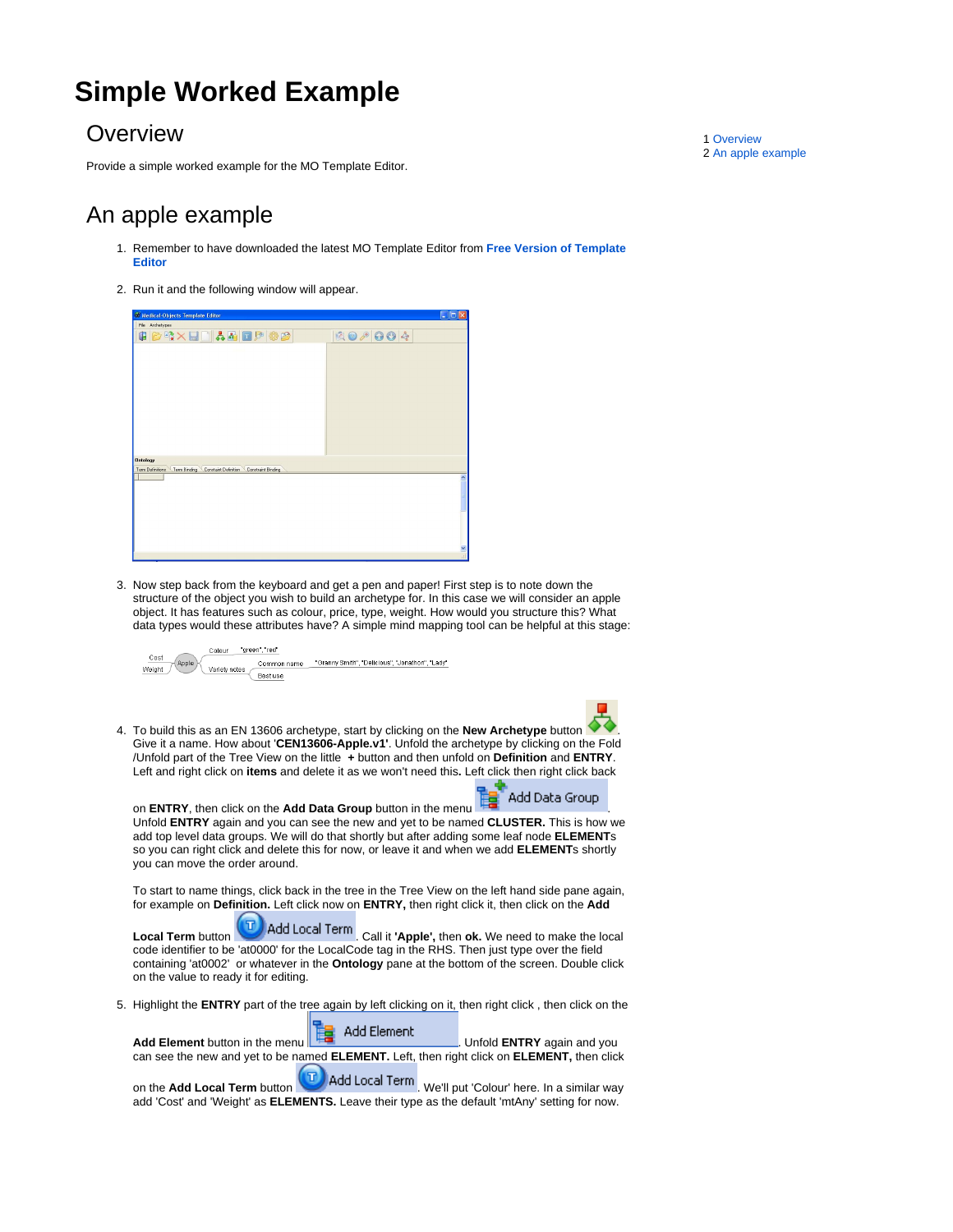6. Add a **CLUSTER** (if you haven't left it there from before; by using the Add Data Group button on the right click menu) to **ENTRY,** as we have grouped ELEMENTS under 'Variety notes' in the mind map. So name the data group cluster. To this **CLUSTER,** add the final two **ELEMENT**s of 'Common name' and 'Best use' . The archetype should now look like this:

| Medical-Objects Template Editor                      |                        |                   |
|------------------------------------------------------|------------------------|-------------------|
| Archetypes<br>File                                   |                        |                   |
|                                                      |                        |                   |
| CEN13606-Apple.v1<br>Fŀ                              | ArchetypelD            | CEN13606-Apple.v1 |
| Description<br>$+$<br>o                              | Definition             | (TDefinition)     |
| Uses 0 Archetype(s)                                  | El Description         | (TDescription)    |
| Definition<br>⊟                                      | NameOfCodingS          |                   |
| ENTRY - Apple<br>$\left  \cdot \right $              | Ontology<br>田          | (TOntology)       |
| ELEMENT -- Colour                                    | <b>田</b> Presentation  | (TPresentation)   |
|                                                      | Published              | False             |
| ELEMENT -- Cost<br>▫                                 | Text                   |                   |
| ELEMENT -- Weight<br>▫                               | Useage                 | openEHR           |
| CLUSTER -- Variety notes<br>$\overline{\phantom{a}}$ | UsesArchetypes [TUses] |                   |
| ELEMENT -- Common name<br>中…<br>Ω                    |                        |                   |
| ELEMENT -- Best use<br>F.<br>o                       |                        |                   |
| Ontology<br>Ĥ.                                       |                        |                   |
| Presentation                                         |                        |                   |
|                                                      |                        |                   |
|                                                      |                        |                   |
|                                                      |                        |                   |

7. Now we can add some datatypes. The choices for colour will come from the list shown in the mindmap. Here's how we can do it. First click on the ELEMENT named 'Colour' in the Tree View, then move over to set the **ADLMatchType** in the RHS to **mtReferenceSection** by clicking on the adjacent pane to the tab name in the RHS and then on the down arrow that appears on the right of the box.

| Medical-Objects Template Editor |                                                        |  |
|---------------------------------|--------------------------------------------------------|--|
| File<br>Archetypes              |                                                        |  |
|                                 |                                                        |  |
| CEN13606-Apple.v1               | ADLMatchType ntReferenceSection                        |  |
| Description                     | mtDuration<br>AssumedValue                             |  |
| Uses 0 Archetype(s)             | IntNumericalComparator<br>CollapsedAtStart<br>IntRegex |  |
| Definition<br>o                 | HasDateField<br>mtDate                                 |  |
| G)<br>E ENTRY - Apple           | HasReferenceRa<br>mtDateTime                           |  |
| ELEMENT - Colour<br>$\Box$      | isCalculated<br>mtStringlist                           |  |
|                                 | mtOrdinalChoice<br>isValid                             |  |
| ELEMENT -- Cost<br>$\Box$       | mtReferenceSection<br><i>icl/reible</i>                |  |
| ELEMENT - Weight<br>中.<br>۰     | LevelOfDetail                                          |  |
| d- E CLUSTER - Variety notes    | LocalCode<br>at0002                                    |  |
| ELEMENT - Common name           | MachineCode                                            |  |
|                                 |                                                        |  |

Unfold the Colour ELEMENT node (nodes are general name for parts of the tree identified uniquely with an atCode). Note a child concept has appeared called **ReferenceSectionData.** Click on this and on the RHS see the default tags which reading from top to bottom describe the allowing of textual values (like a CE HL7 datatype); the Choices tag - we'll come back to this; Default Index - don't worry about it; Display style allows display options including horizontal and vertical radio buttons; and (any) mapped HL7 datatypes.

To add the pull down menu choices, we first add them as nodes to the archetype, but not directly in the view of the structure shown in Tree View. Look at the Ontology pane at the bottom of the editor. window. See how term definitions are being built up as we go. We will deliberately add new terms now. Click on the **Edit terms** button back up in the menu at the top of the



window . Click on the blue 'plus sign' button on the same line as **TermDefinitions.** A new row describing a node identifier called an **atCode** or in this case a **LocalCode,** appears. Complete the details, putting 'en' for English if that's your language, 'Green' for the Text and Description, and that's all. Click in another row to save the changes, and repeat for the colour 'Red'.

| 中の目<br>Tem Definitions |     |               | $\circledcirc \circledcirc \circledcirc$<br>٠<br>$\bullet \bullet \bullet \bullet \bullet \bullet = \bullet \lor \times \bullet$ |                        |            |
|------------------------|-----|---------------|----------------------------------------------------------------------------------------------------------------------------------|------------------------|------------|
| Local Code Lang Test   |     |               | Description                                                                                                                      | <b>Quality Control</b> | Provenance |
| #0002                  | en. | Colour        | Colour                                                                                                                           |                        |            |
| a/0003                 | en. | Cost          | Cost                                                                                                                             |                        |            |
| a/3004                 | en. | Weight.       | Weight                                                                                                                           |                        |            |
| 80006                  | en. | Apple         | Apple                                                                                                                            |                        |            |
| 60006                  | en. | Variety notes | Variety notes                                                                                                                    |                        |            |
| #0007                  | en. | Common name   | Common name                                                                                                                      |                        |            |
| a/0008                 | en. | Bestuse       | Best use                                                                                                                         |                        |            |
| 40009                  | en. | Green         | Green                                                                                                                            |                        |            |
| $b$ at 0010            | en. | Red           | Red                                                                                                                              |                        |            |

Close this window by clicking on the little door icon on the top left  $\Box$ . Back in the Tree View, unfold the node named 'Colour' if necessary, click on **ReferenceSectionData,** then on the RHS,

click on (Codes) in the box adjacent to Choices, then on the **Button.** In the Selected codes

**or restraints** window that appears, click on the **T** button, find the term 'Green', then do the same for 'Red' and **ok** out.